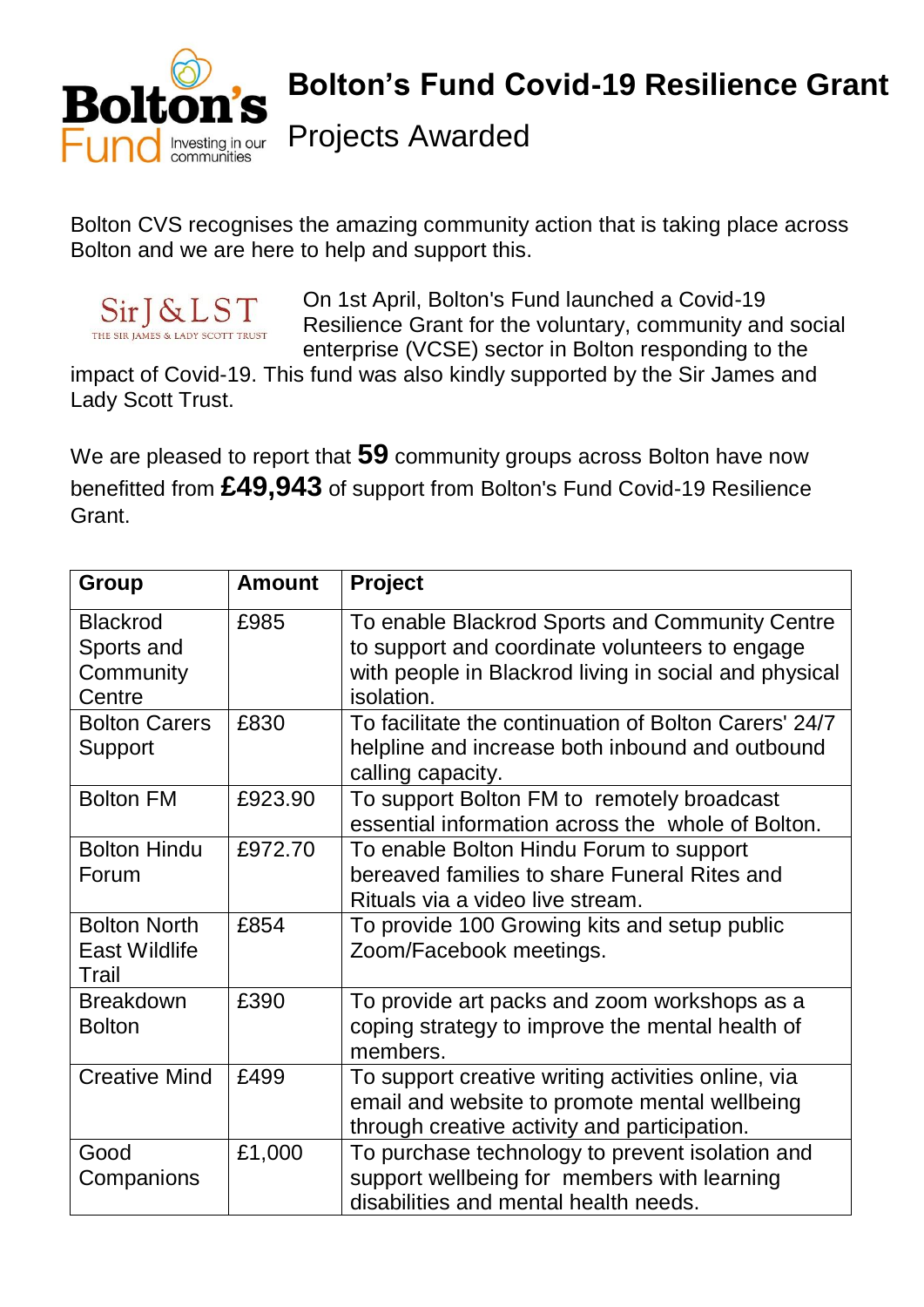| <b>Halliwell</b>     | £300    | To enable staff and volunteers at Halliwell            |
|----------------------|---------|--------------------------------------------------------|
| <b>Befriending</b>   |         | Befriending to shop and pick up groceries for          |
| <b>Service</b>       |         | isolated people.                                       |
| Headspace            | £944    | To support Headspace to collaboratively develop        |
| <b>Bolton</b>        |         | online production and showcasing of spoken word,       |
|                      |         | comedy, audio plays, music and podcasting.             |
| <b>Over Hulton</b>   | £368    | To enable Hulton Community Group to establish          |
| Community            |         | their own website.                                     |
| Group                |         |                                                        |
| <b>Reach Family</b>  | £500    | To enable Reach Family Project to support elderly      |
| Project              |         | and vulnerable members of their community.             |
| <b>Rockit Bolton</b> | £980    | To enable Rockit Bolton to deliver their inclusive     |
|                      |         | and creative activities for young people aged 11-18    |
|                      |         | virtually.                                             |
| Senior               | £1,000  | To enable Senior Solutions to address the              |
| <b>Solutions</b>     |         | increased demand to provide telephone                  |
|                      |         | befriending and support to reduce isolation for        |
|                      |         | older people in Bolton.                                |
| Supporting           | £980    | To address the increased need for support for          |
| <b>Factors CIC</b>   |         | individuals struggling with addictions and isolation.  |
| The Ark              | £1,000  | To enable The Ark International to provide their       |
| International        |         | services for the Roma Gypsy Community as an            |
|                      |         | Online Drop-in.                                        |
| The Hub              | £1,000  | To support Westhoughton Hub's volunteer                |
| Westhoughton         |         | "Covid19 Westhoughton Assist Group".                   |
| The Life             | £978    | To enable The Life Support Group to provide            |
| Support              |         | online peer support and connection for the             |
| Group                |         | community in Breightmet.                               |
| <b>The</b>           | £700    | To enable the Club to assist refugees and asylum       |
| Sunnyside            |         | seeker families and individuals who are homeless       |
| Club                 |         | with welfare advice and support.                       |
| The VI Dream         | £1,000  | To support the work of the volunteer sewing team       |
| Team                 |         | who are making scrubs for NHS staff.                   |
| Open Arms            | £1,000  | To provide a multi lingual support service families    |
| Community            |         | and individuals by co-ordinating a befriending         |
| Project              |         | service, sending messages to loved ones,               |
|                      |         | shopping collection and medication pickups.            |
| <b>Bolton</b>        | £978.90 | We plan to purchase tablets and laptops for            |
| Wanderers            |         | vulnerable older people to allow staff to host virtual |
| Community            |         | meetings.                                              |
| <b>Trust</b>         |         |                                                        |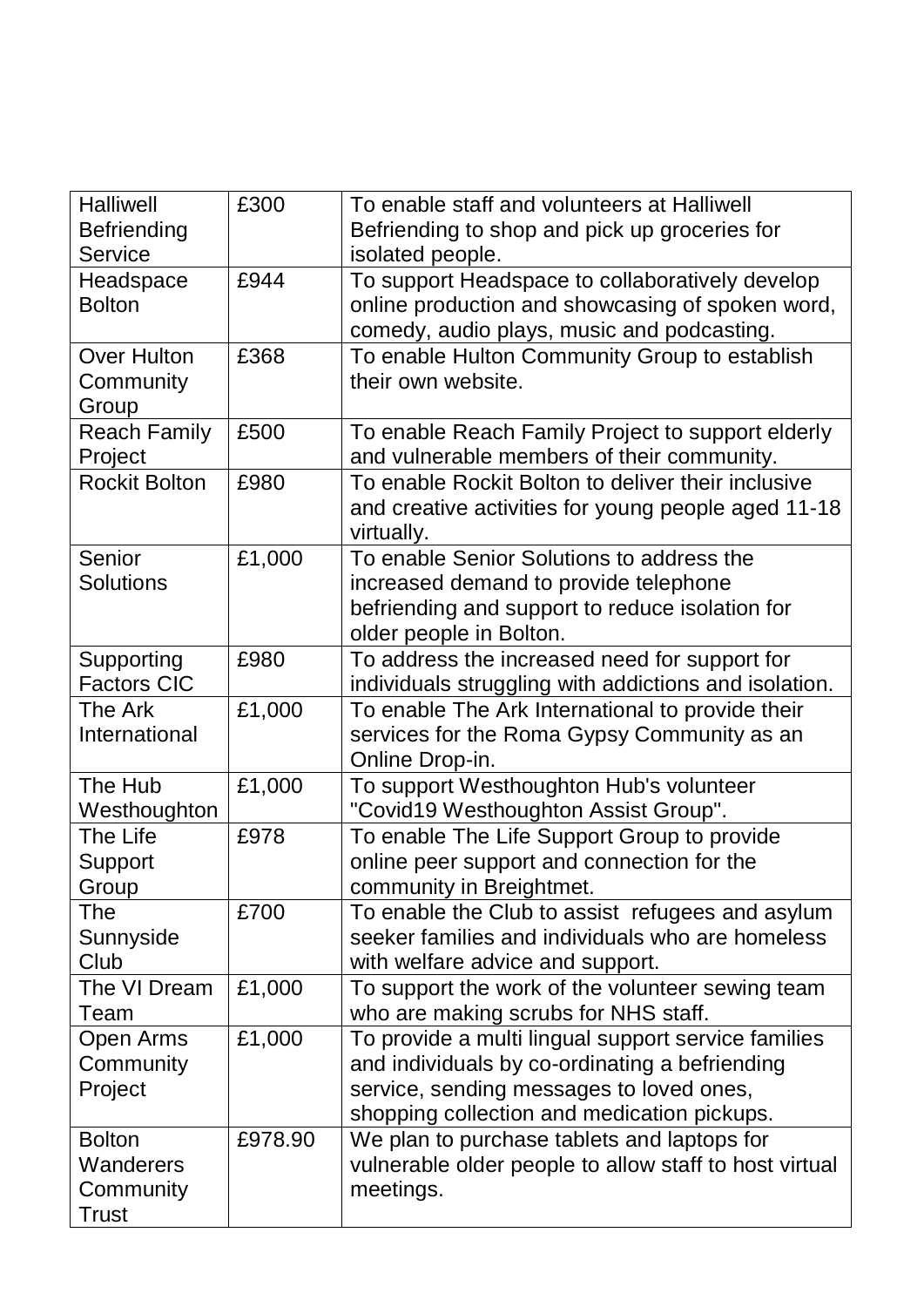| <b>St Georges</b><br>Centre and<br><b>Breakdown</b><br><b>Bolton</b> | £1,000  | To provide daily remote service for their members<br>during this period. They will be purchasing phones<br>for staff and volunteers who will be available to<br>arrange and sign post members to key services<br>such as food, medication collections, befriending |
|----------------------------------------------------------------------|---------|--------------------------------------------------------------------------------------------------------------------------------------------------------------------------------------------------------------------------------------------------------------------|
| <b>Bolton Advice</b>                                                 | £1,000  | etc.<br>To expand on their service to offer more financial                                                                                                                                                                                                         |
| Centre<br>Amy and<br><b>Friends</b>                                  | £900    | and debt advice to people affected by Covid19.<br>To purchase activity packs which include board<br>games, books, crafts and physical activities for<br>families with children whose children suffer with<br>disabilities.                                         |
| Fortalice                                                            | £925    | To purchase sim cards for their staff to increase<br>capability/flexibility of their service while staff work<br>from home.                                                                                                                                        |
| <b>Bolton</b><br>Dementia<br>Support                                 | £825    | To keep in contact with their members, by<br>purchasing technology to keep morale and<br>wellbeing going during the pandemic.                                                                                                                                      |
| <b>Bolton Adult</b><br>Autism<br>Support                             | £644    | To purchase new and updated technology to allow<br>them to stay in contact with their group.                                                                                                                                                                       |
| <b>Bolton</b><br><b>Nomads</b><br><b>Football Club</b>               | £1000   | To purchase equipment to record and edit football<br>related content for members and their families to<br>practise and develop their skills at home.                                                                                                               |
| <b>Breightmet</b><br><b>United</b><br><b>Football Club</b>           | £500    | To purchase new IT equipment to stay in contact<br>with their junior members.                                                                                                                                                                                      |
| Sabden<br>Growers                                                    | £989.94 | To provide growing kits for residents, who will able<br>to grow vegetables.                                                                                                                                                                                        |
| <b>Bolton</b><br>Solidarity<br>Community<br>Association              | £664.67 | To increase digital activity and to support new<br>communities including refugees during the<br>pandemic.                                                                                                                                                          |
| Europia                                                              | £800    | To provide COVID 19 related support to EU<br>nationals in Bolton.                                                                                                                                                                                                  |
| <b>Baby Basics</b><br>Bolton & Bury                                  | £415    | To provide essential baby items to vulnerable<br>women, babies and families in Bolton.                                                                                                                                                                             |
| 1Point Bolton                                                        | £900    | To providing specialist training and purchasing<br>additional items to help our counsellors to work<br>safely online.                                                                                                                                              |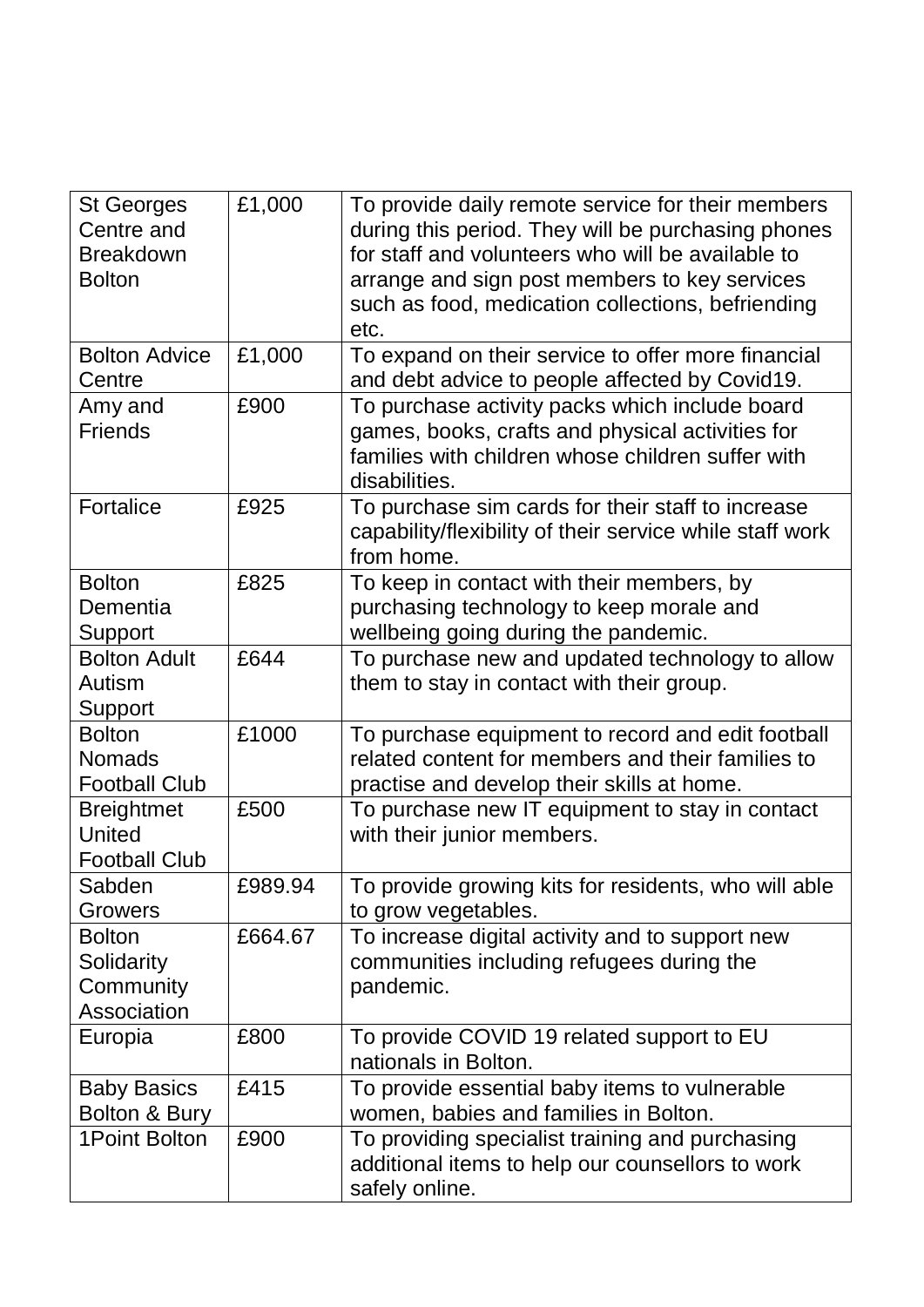| Zacs Bar / the<br>Sycamore<br>project                                            | £520    | To take their youth services online for young<br>people.                                                                                                                                                     |
|----------------------------------------------------------------------------------|---------|--------------------------------------------------------------------------------------------------------------------------------------------------------------------------------------------------------------|
| Home-Start<br>Oldham,<br>Stockport &<br>Tameside,<br>Working in<br><b>Bolton</b> | £600    | Supplying activity boxes and care packages for<br>families in Bolton.                                                                                                                                        |
| <b>Breightmet</b><br>Chance<br>Project                                           | £500    | To provide activity packs for families and<br>individuals who are living in isolation during the<br>pandemic.                                                                                                |
| Adullum<br>Homes                                                                 | £1000   | To provide digital equipment to enable service<br>users to stay in touch with services community and<br>family for support during the pandemic.                                                              |
| Age UK<br><b>Bolton</b>                                                          | £1000   | To deliver support remotely for older people during<br>the pandemic.                                                                                                                                         |
| Art For You<br><b>CIC</b>                                                        | £995    | To create and deliver creative material packs<br>including instructions and activities for families in<br>Bolton.                                                                                            |
| <b>BACKUP</b><br><b>North West</b>                                               | £1000   | To create and deliver creative material packs<br>including instructions and activities for families in<br>Bolton.                                                                                            |
| <b>Bolton Armed</b><br>Forces centre<br>4 Veterans<br>CIO                        | £798.78 | To provide outreach and support to members,<br>former members and families of the armed forces.                                                                                                              |
| <b>Bolton Deaf</b><br>Society                                                    | £1000   | To continue offering practical and emotional<br>support for people who are Deaf or Hard of<br>Hearing during the pandemic.                                                                                   |
| <b>Bolton Hindus</b><br>Age<br>Inspiration<br>(BHAI)                             | £950.00 | To provide communication and coordination in<br>partnership with other services to isolated<br>members of the community who require support in<br>terms of shopping/medication and mental health<br>support. |
| <b>Bolton NICE</b>                                                               | £1000   | To purchase PPE for volunteers and community<br>during the challenging times who are delivering<br>food, providing food, transport, furniture and<br>clothes.                                                |
| <b>Bolton</b><br>Pulmonary                                                       | £829.00 | To purchase equipment to support service users<br>remotely.                                                                                                                                                  |